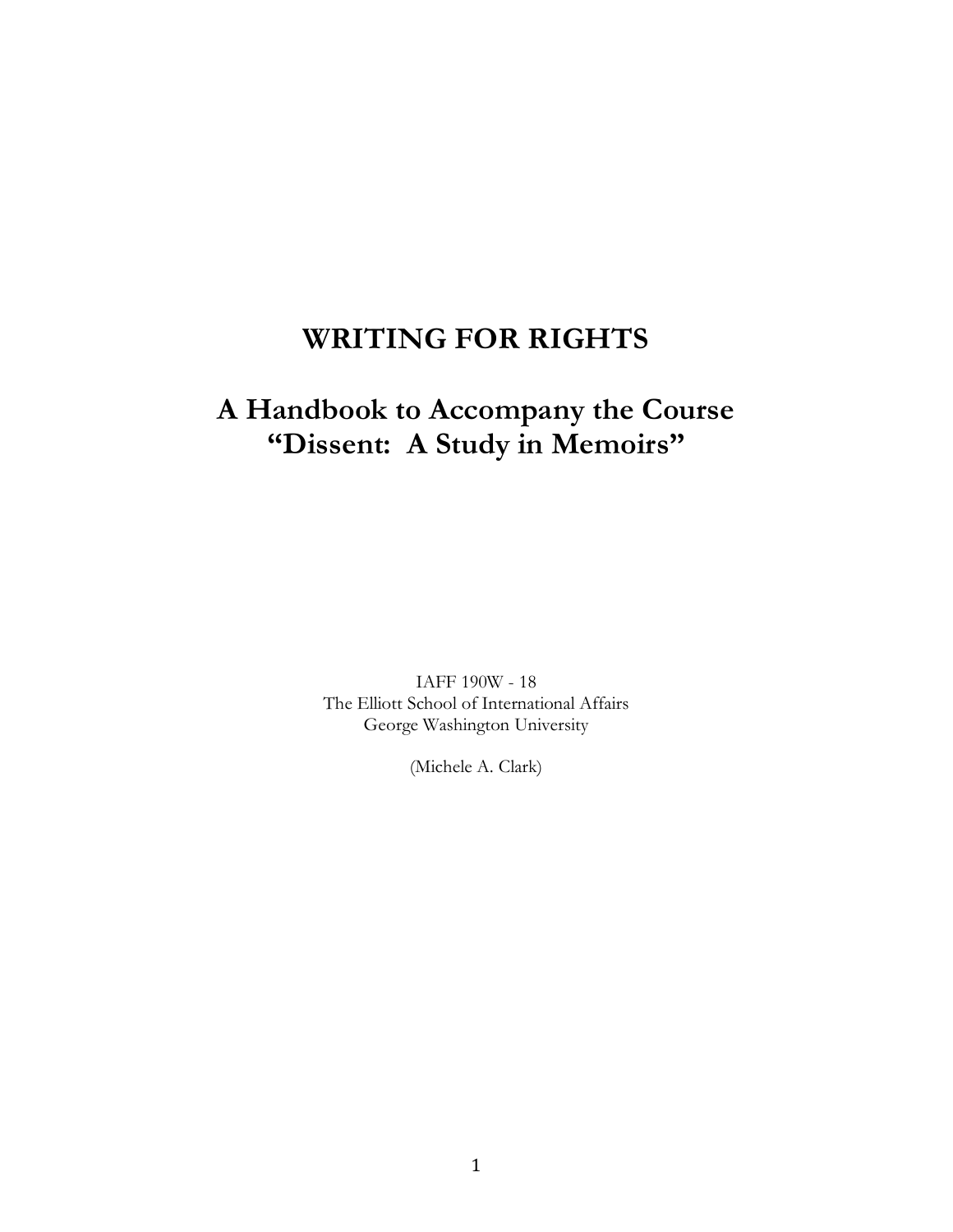## **TABLE OF CONTENTS**

#### **I INTRODUCTION AND OVERVIEW**

- **A. Content and Scope of the Class**
- **B. Why Read Memoirs?**
- **C. Writing for Human Rights**

#### **II WRITING ASSIGNMENTS**

- **A. Introduction to the Writing Assignments**
- **B. "This I believe"**
	- **1. Rationale**
	- **2. Writing the Paper**
- **B. Lives in Context**
	- **1. Selecting a topic**
	- **2. Writing the Paper**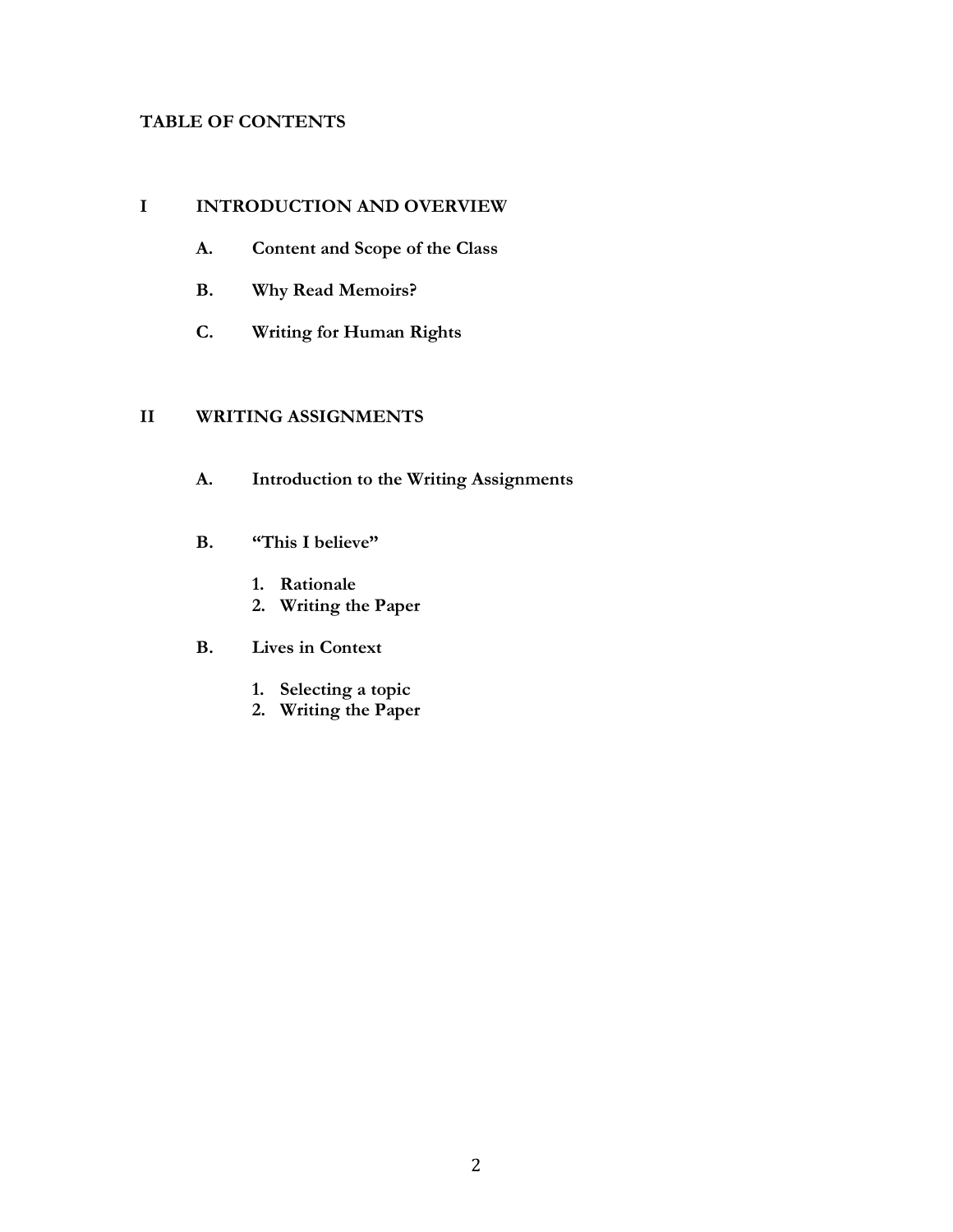## **WRITING FOR RIGHTS**

#### **A Handbook to Accompany the Course "Dissent: A Study in Memoirs"**

IAFF 190W - 18 The Elliott School of International Affairs George Washington University

#### **I INTRODUCTION AND SCOPE**

#### **A. Content and Scope of the Class**

**Dissent: A Study in Memoirs** is an examination of the lives and achievements of some of the most compelling dissidents of the  $20<sup>th</sup>$  Century, through their own writings. These works include autobiographies and memoirs, letters and essays written, organized and edited by the dissidents themselves. In the case of Aung San Suu Kyi of Burma, there is no formal memoir. Instead, her now-deceased husband compiled many of her speeches, essays and articles into a single volume. In this class, we will discuss how the form of the writing itself shapes the narrative and provides us with a lens through which to view both the life as well as the work. What is the difference between a collection of letters written during a prison term, for example, and a memoir written many years after the fact?

In our class, the word "dissident" is used to refer to a man or woman who challenges the existence of a political regime through non-traditional and public means. Their goal is a change in government or a certain practice of government. Dissidents serve as both conscience and challenge to the status quo, where dissent starts off as a personal statement and gradually evolves into a public call to action.

The class begins with an historical overview of dissent, reading Henry David Thoreau's timeless essay, "On Civil Disobedience", and taking us into the present with some of the works of Martin Luther King Junior. With these works as book-ends, we are introduced, in chronological order, to our subjects. We begin by reading Gandhi and becoming involved with the movement for self-rule in India; next, we travel to Russia where we are swept up in the movement to free the Soviet Jews; there, we read Natan Sharansky as well as Elie Wiesel, who documented his own visit to the "Jews of Silence" in a moving essay by that same name. From there, we move across Eastern Europe where we read letters, plays and essays by Vaclav Havel. Havel's narrative is also accompanied by writings of Lech Walesa and other Eastern European dissidents. In Iran, we become familiar with the life and work of Azar Nafizi and Sherin Ebadi. South Africa's battle against apartheid, inextricably linked to the life of Nelson Mandela, is framed by a lesser-known Mark Mathabane, author of the better known " *Kaffir Boy*", the first first-person narrative to provide the west with a description of life in the South African Township, and Desmond Tutu's work in the now famous Truth and Reconciliation Commission.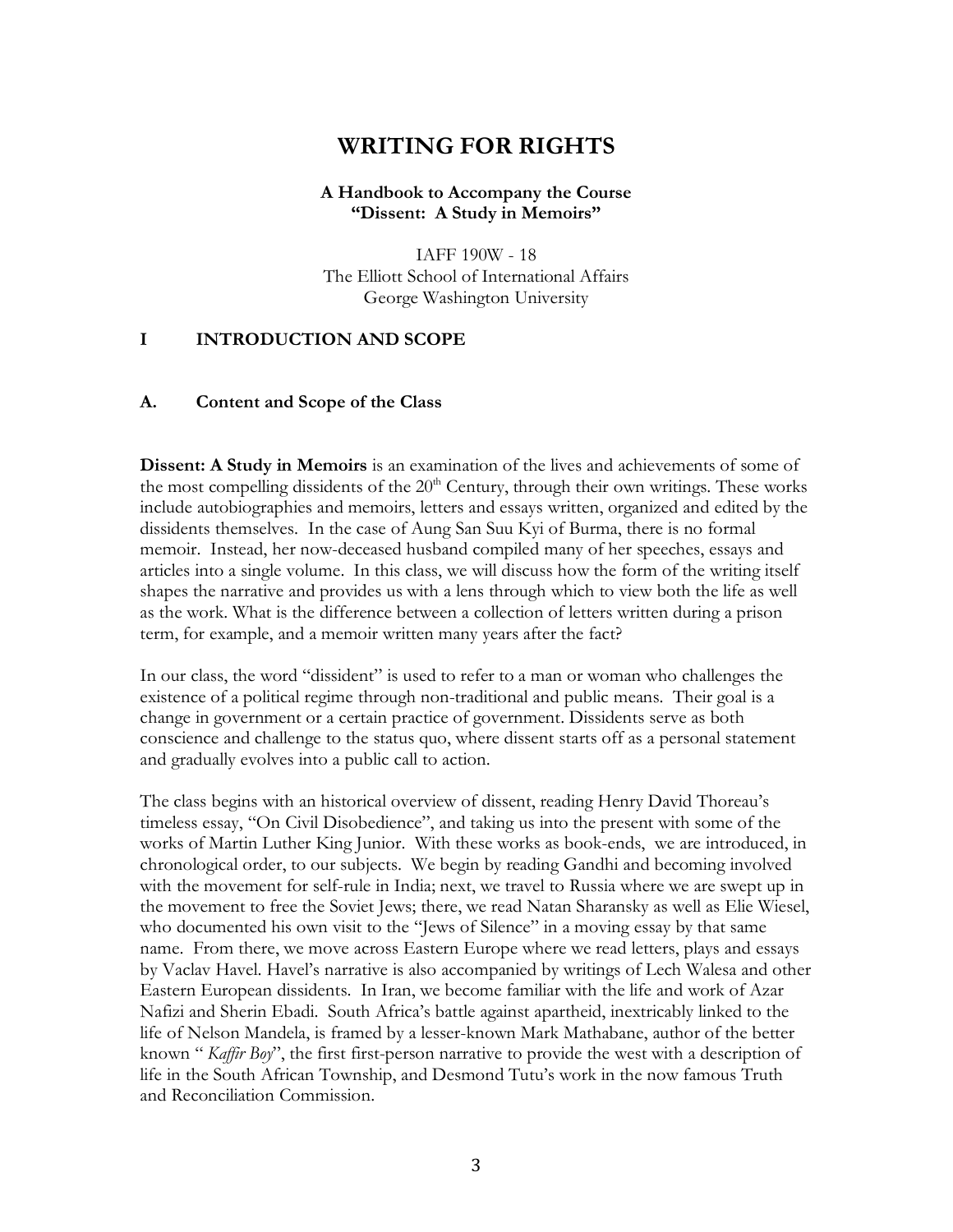Not all of the characters are leads, and some appear to be backdrops or scribes rather than plotters or strategists. But this is one of the fascinating bonuses of this course: an examination of bit players helps us to understand how, in history as well as in a well-crafted play, there are no small actors. The roles with fewer lines add color and texture to define the greater drama unfolding before us. Without these ancillary characters, the stage would be flat, the drama less interesting.

Our understanding of dissent grows and morphs as we get to know these once-ordinary people, now legends all, who have clung to beliefs at a time when conviction was a punishable offense. In the beginning of the class you will learn about context. This means you will learn about the systemic racism of apartheid, the chilling terror of a KGB summons, or the degrading politics of a colonial power. You will learn about individuals who safeguarded their beliefs, recognizing that their conscience was one thing that they could call their own. Together we will spend most of our time talking about what happens when an all-encroaching, life-consuming context collides with an indomitable creed. From this collision comes dissent.

The first discussions tend to be a bit difficult. Many of you will not yet be familiar with the language of dissent. Many of you will have read about the women and men we will study, but from secondary sources and through a lens of causality: Gandhi or Mandela or Sharansky or Havel went to prison following a publication, a speech, an outburst. Something happened. The world listened. And a formula for non-violent resistance is extrapolated out of the sound of a whip on bare skin, the death of a spouse, or the enforcement of exile. In this class, we read of the pain, the shame, the losses and, yes, the victories, by the instigators themselves.

Gradually, we develop a common language as we get to know our cast of characters. Our discussions become more heated, our ability to relate what happens in Burma to actions in South Africa, or Russia, or the American South becomes second nature. "These men and women are so human," a student in last year's class commented. And so they are. Out of this common humanity, we develop themes; we start to identify the moments in each life when creed collides with context. What happens in prison? How did they first appear on the public stage? What was their particular form of subversion? Of challenge? Of refusal to accept a totalitarian system?

#### **B. Why Read Memoirs?**

About each of our dissidents we can read volumes; they are the subjects of biographies and figure prominently in books, journals and papers. They are the stuff of legend as well as doctoral dissertations. And, let us not forget blockbuster movies. All of these works have merit.

There is something particularly wonderful about reading memoirs, however. In reading their stories penned by their own hand, we learn more about what is important to our protagonists. In studying the image they project to the world, we see how they wanted to be remembered, which is a statement of value as much as any other.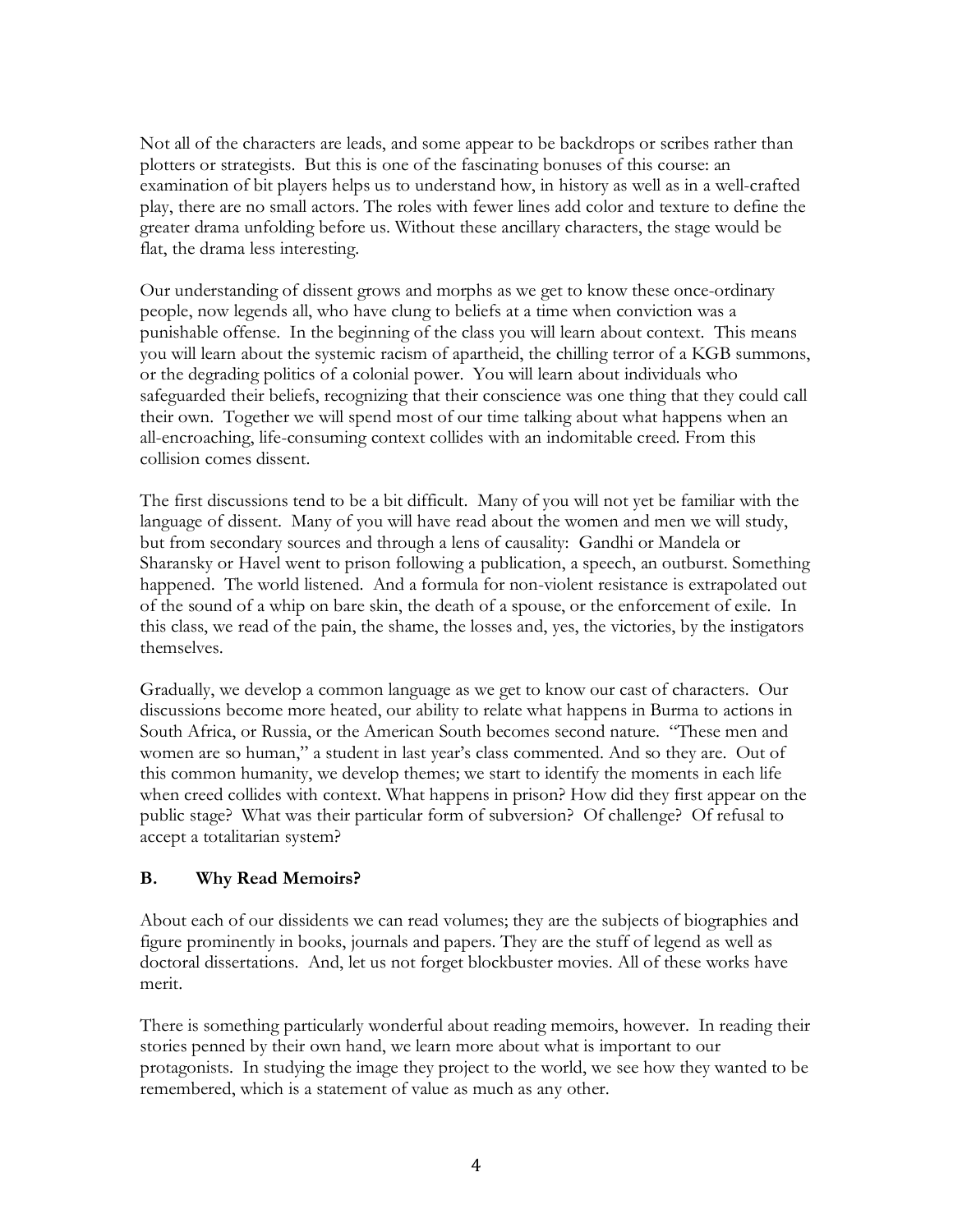Dissent is a public statement of deep and personal convictions. How much more honest it is therefore to read the words of the believers themselves as they struggle to articulate that which moves their souls. The interpretation of a belief is never quite as pure when written by someone else, especially if that person is perhaps not particularly friendly to the belief. There are those, for example, who attempt to disassociate Gandhi from his faith. If you read Gandhi, this is impossible to do. The best guardian of a creed is the believer. And so let us read the words of the believers. Many of them are marvelous writers. They have all lived extraordinary lives. They have much to teach us through their words as well as their craft.

## **C. Writing for Human Rights**

As I have written, spoken, preached and lectured about human rights throughout my own career, people have come up and thanked me for being a voice for the voiceless. This expression continues to unnerve me to this day for I cannot pretend to speak for someone who has experienced the brutality of the world in ways unimaginable to most. What I will say is that, recognizing the sheer absurdity of all forms of injustice, I feel more able to navigate the vagaries of one over another, and these have become my causes. For those of you wanting to pursue a career in human rights, or civil society development, or community empowerment (among many other careers where advocacy is an important element) there are tools that will sharpen your skills and your performance. My effort, in this class, is to introduce you to some of these tools, ever referring to the written examples of the dissidents we are studying in this course.

Purpose and audience both contribute to determining the form of the finished product. Most human rights writing is designed to produce a change, whether this be in policy, practice or perception, across a wide range of actors. The chart below illustrates the common purposes, audiences and forms of human rights writing.

| <b>PURPOSE</b>        | <b>AUDIENCE</b>                                             | <b>FORMS</b>                  |
|-----------------------|-------------------------------------------------------------|-------------------------------|
| Inform and educate    | General public                                              | Editorials                    |
| Mobilize support      | Policy makers (members of<br>congress, committee staff, key | Congressional testimony       |
| Initiate action       | agency personnel)                                           | Reports                       |
| Change legislation    | Donors                                                      | Policy briefs                 |
| Protest and challenge | Foreign governments                                         | Lectures, papers and articles |
|                       | Activists and advocates                                     | <b>Books</b>                  |
|                       | Youth, students                                             | Blogs, social media           |
|                       |                                                             |                               |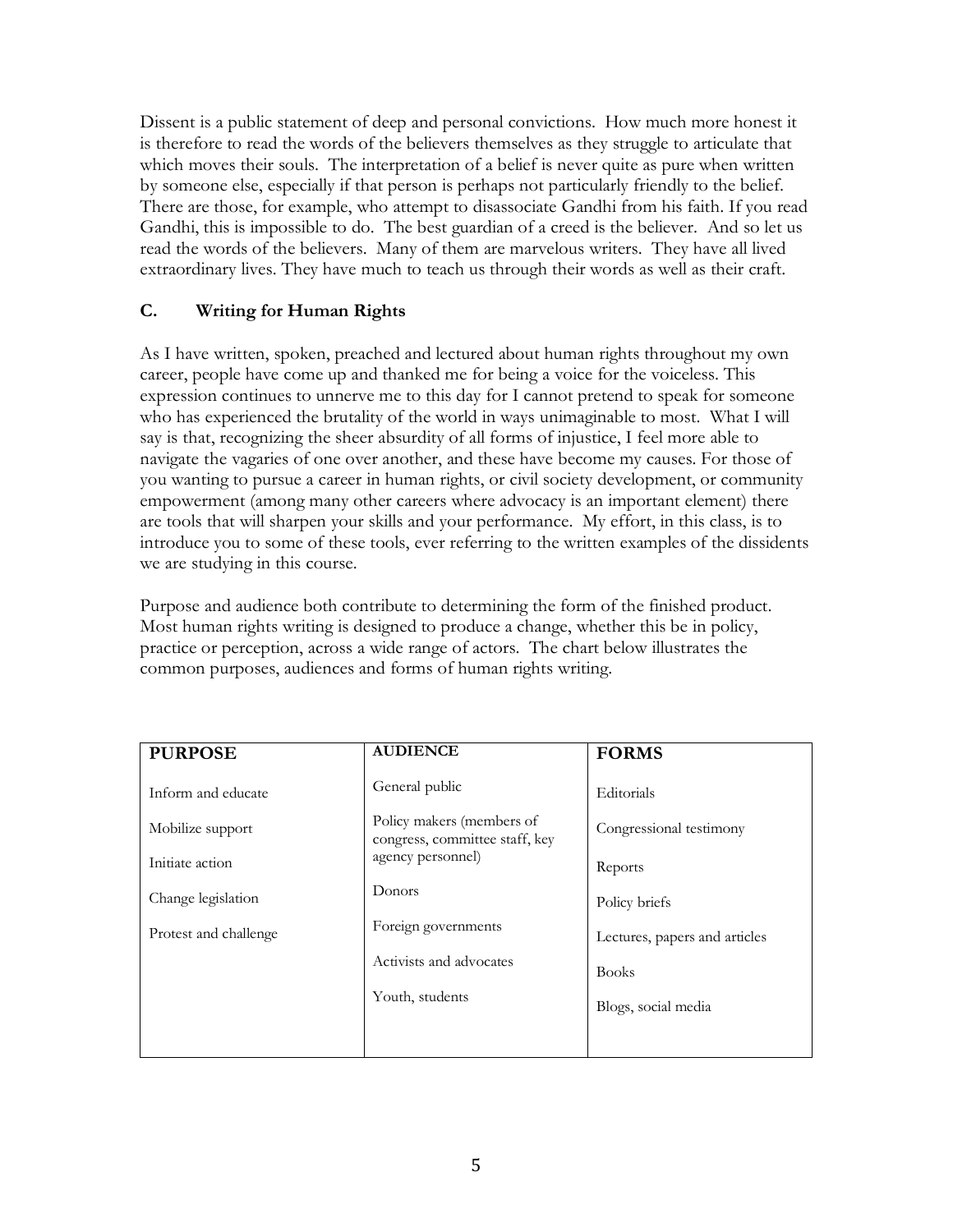Below are some notable examples to illustrate the different genres of human rights writing:

Editorials*:* One of the most common forms of expressing a response to a political act, editorials are written by newspaper editorial staff or professional columnists, usually experts in a particular field. You would fit into this latter category. Your editorial will usually be a response to a political decision, or linked to an historic event, expressing a (strong) opinion on why this was good or bad, beneficial or harmful to the human race. When you are writing an editorial, you are writing to an educated public with potential to act by writing members of congress, joining a cause or contributing money. Editorials should be brief, direct and compelling.

## *Examples:*

Wright, Robin. " Tipping Point in Tehran**:** A Gathering Opposition Faces a Weakened regime." Washington Post 14 July 2009.

Hiatt, Fred. "Courageous Burmese leader Aung San Suu Kyi marks birthday still under house arrest." *Washington Post* 12 June 2010.

Expert witness testimony*:* When Congress wishes to consider new legislation, respond to an economic, environmental, or humanitarian disaster, or learn more about a region or an issue, members of committees or subcommittees convene hearings in which expert witnesses present the best thinking and most recent research on a given topic. Congressional testimony should fact based and action oriented. While written testimony, required by every witness and incorporated into the Congressional Record, is formal and academic, the spoken testimony can be emotional and compelling.

## *Example*:

"Afghan Women and Girls: Building the Future of Afghanistan" Testimony of Rachel Reid, Afghanistan Researcher, Human Rights Watch: Senate Foreign Relations Committee, February 23, 2010

## Reports*:*

The purpose of an international human rights report is usually to document a state's failure to respond to a human rights violation. Written reports are the life-blood of advocacy groups and are one of their main tools for making their message available to the public. If you choose to work in a non-profit organization you will find yourself working on numerous reports.

In human rights work, these reports usually document a problem that has previously received very little attention. The strength of these reports is that they are usually based on authentic field research and do not depend on secondary sources for their information.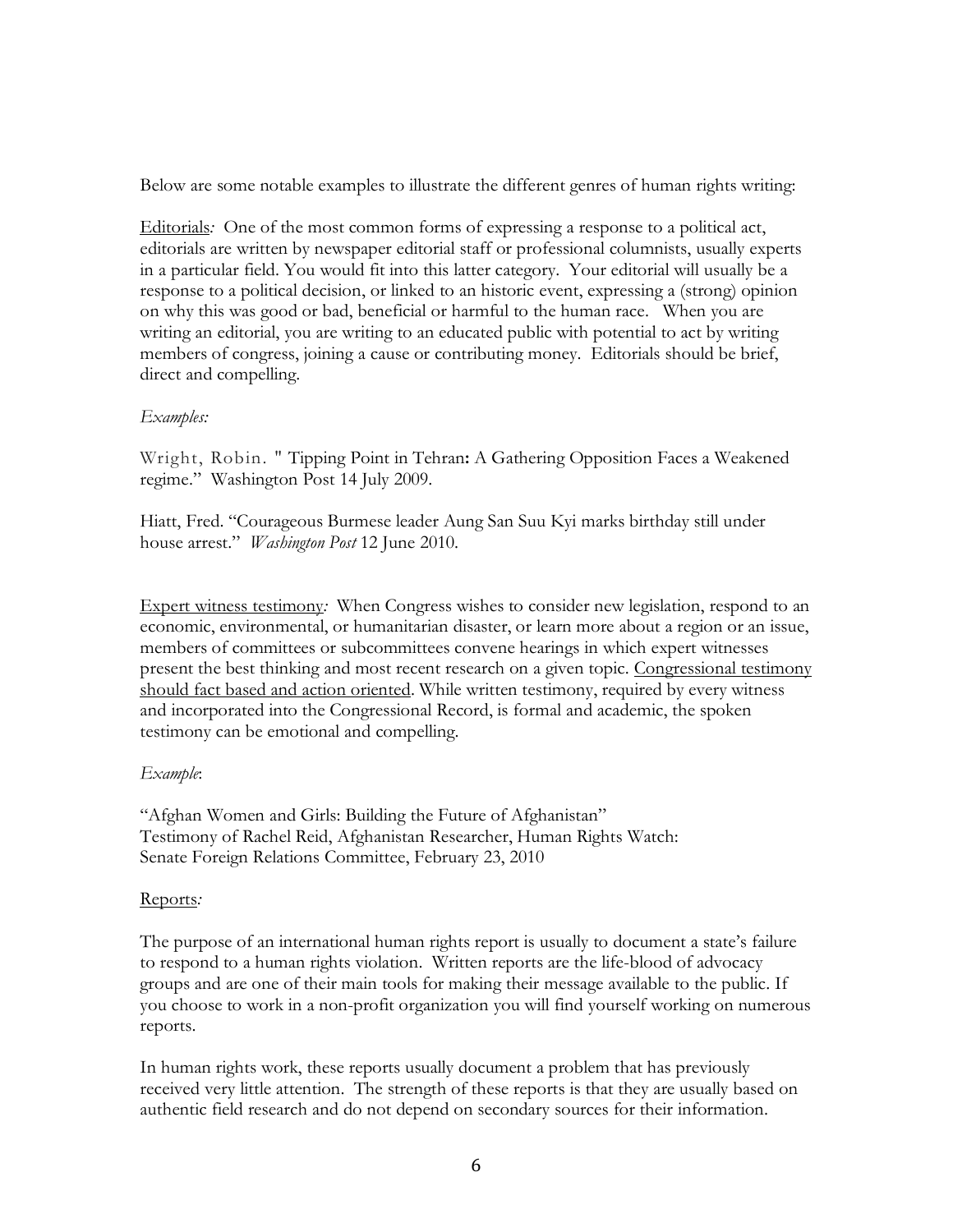Data is collected frequently with the assistance of local NGO employees and advocates and require a rigid methodology, as these reports will frequently be challenged. These reports prove the existence of a problem and subsequently offer a series of recommendations, based on an analysis for change, to be implemented by an array of actors.

## *Example:*

"Egypt: Women Targeted by Association." *Amnesty International.* Amnesty International, 1 March 1997. Web. 27 June 2010

#### Policy briefs and memos*:*

You will often be asked to defend the rationale for choosing one policy over another in a political debate; critique existing legislation, make recommendations for new legislation or for reauthorizing existing legislation, and occasionally provide actual language for proposed legislation. You will also be asked to suggest funding priorities and to develop grant proposal ideas. This writing requires a thorough understanding both of your subject and of the policy process so that your suggestions will be taken seriously AND will have a small chance of being included in final recommendations or policy changes. A policy brief is concise, persuasive and to the point.

## *Example:*

Magarrell, Lisa. "Policy Brief: Inquiry into human rights abuses in the war on terror"." *International Center for Transitional Justice.* International Center for Transitional Justice, November 2008. Web. 27 June 2010.

#### Lectures, papers and feature articles:

Professional writing throughout a human rights career will have much in common with other careers in international affairs. You will deliver lectures and present papers at conferences and research seminars; you will also on occasion and depending on your position, write for popular magazines or scholarly journals. Since these exercises have much in common with research-based writing in your other courses, this guide will not focus on them in any length.

#### *Example*

Diamond, Larry. "Transition to Democracy in Iraq? Averting the Slide into Civil War." Session on Democracy in the Middle East. The Hoover Institution/Woodrow Wilson International Center. Washington, DC. 6 April 2004

## Blogs and other forms of social media:

These are mentioned in this handbook because of their growing importance in dissident movements.

#### *Example*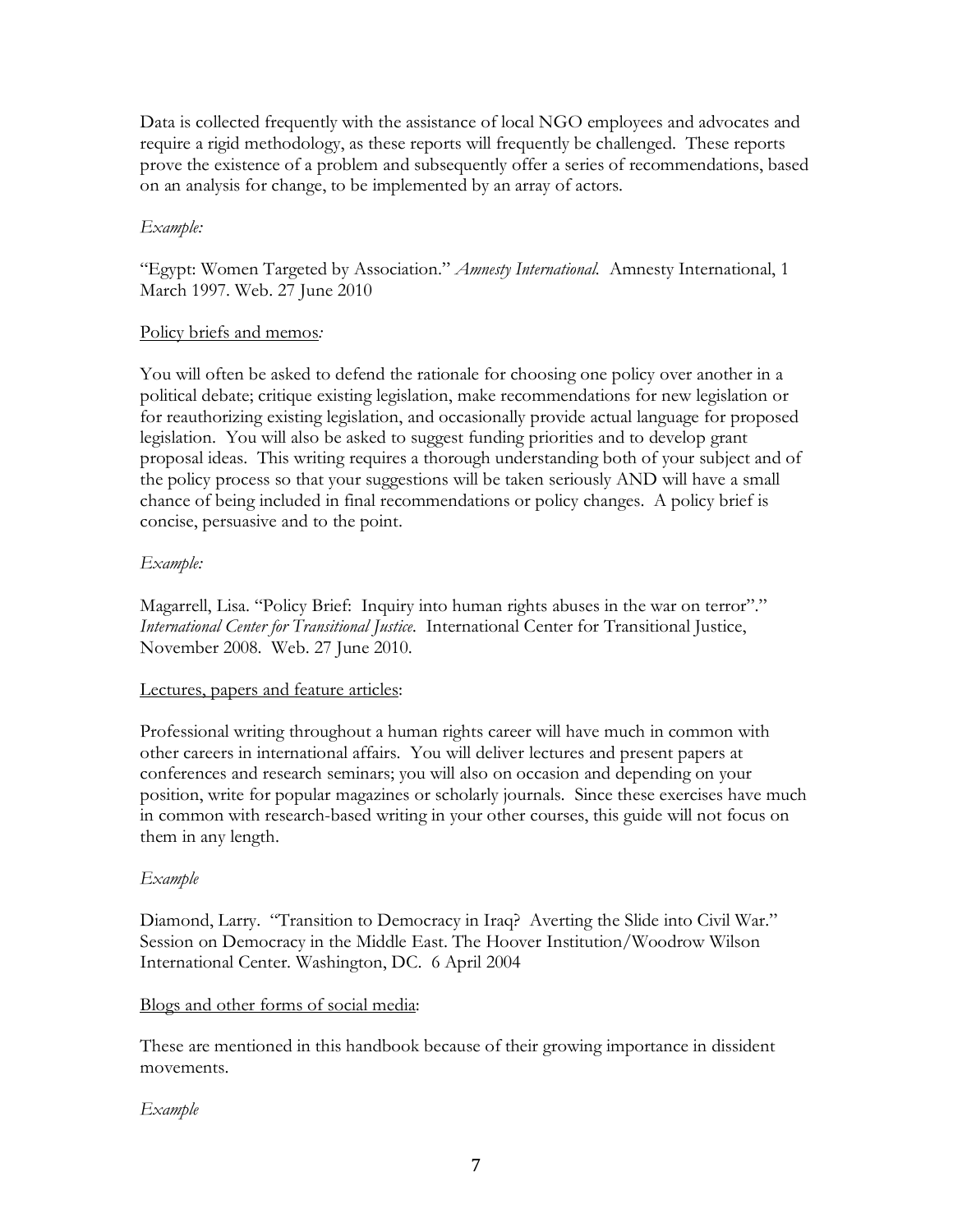One among many effective blogs on progressive today is change.org.

## **II WRITING ASSIGNMENT**

#### **A. Introduction to the Writing Assignments**

The writing assignments for this course are not intended to duplicate what you have already studied about writing good research papers. Rather, making certain assumptions about your ability to survey, locate and review research, develop a topic and write a paper, this course will build on those skills by developing skills that will be useful to you anytime you need to persuade, argue, convince or challenge your audience as to the importance of your topic.

First, a word about the writing itself: I will be looking for papers that are well written, thoughtful, organized and thoroughly researched.

- 1. Good Writing: While perhaps an obvious criterion, it is one that is worth repeating. If grammatical errors or spelling mistakes interfere with my ability to read your work in a straightforward manner, your paper will not be accepted. In other words, if I find that I am correcting grammar mistakes instead of following the development of your reasoning, you will be asked to rewrite the paper.
- 2. Good Thinking: Human rights writing is about underscoring gross violations of human rights and dignity, resulting form a complex series of factors. Identifying the basis for a wrong and being able to unravel a multifaceted problem will be at the heart of much of your writing in this area. Your assignments will require you to analyze your own convictions in the context of contemporary human rights violations and to examine the individuals we study as their creeds clash with their contexts. Before you can propose solutions, we have to understand how a situation unraveled.
- 3. Good Organization: Human rights writing is descriptive, analytical and persuasive. Keep these in mind as you draft your document. Don't shy away from descriptive detail, notably as you introduce your topic.
- 4. Thorough Research: Are your arguments supported by the data? If you claim that something is wrong, prove it to me. Human rights writing is not the place for sweeping generalities – you will lose your audience. You may use any number of acceptable formatting styles in your work as long as you are consistent within each of your papers.

## **1. THIS I BELIEVE**

A distinguishing characteristic of our dissidents is their ability to name their beliefs and engage others in a similar vision. Writing in the human rights field requires a comparable clarity of conviction and expression.

This first assignment will challenge you to find our own voice. Loosely based on the acclaimed National Public Radio series, "This I believe", you will be asked to develop your own convictions on a human rights issue of relevance and interest to you today.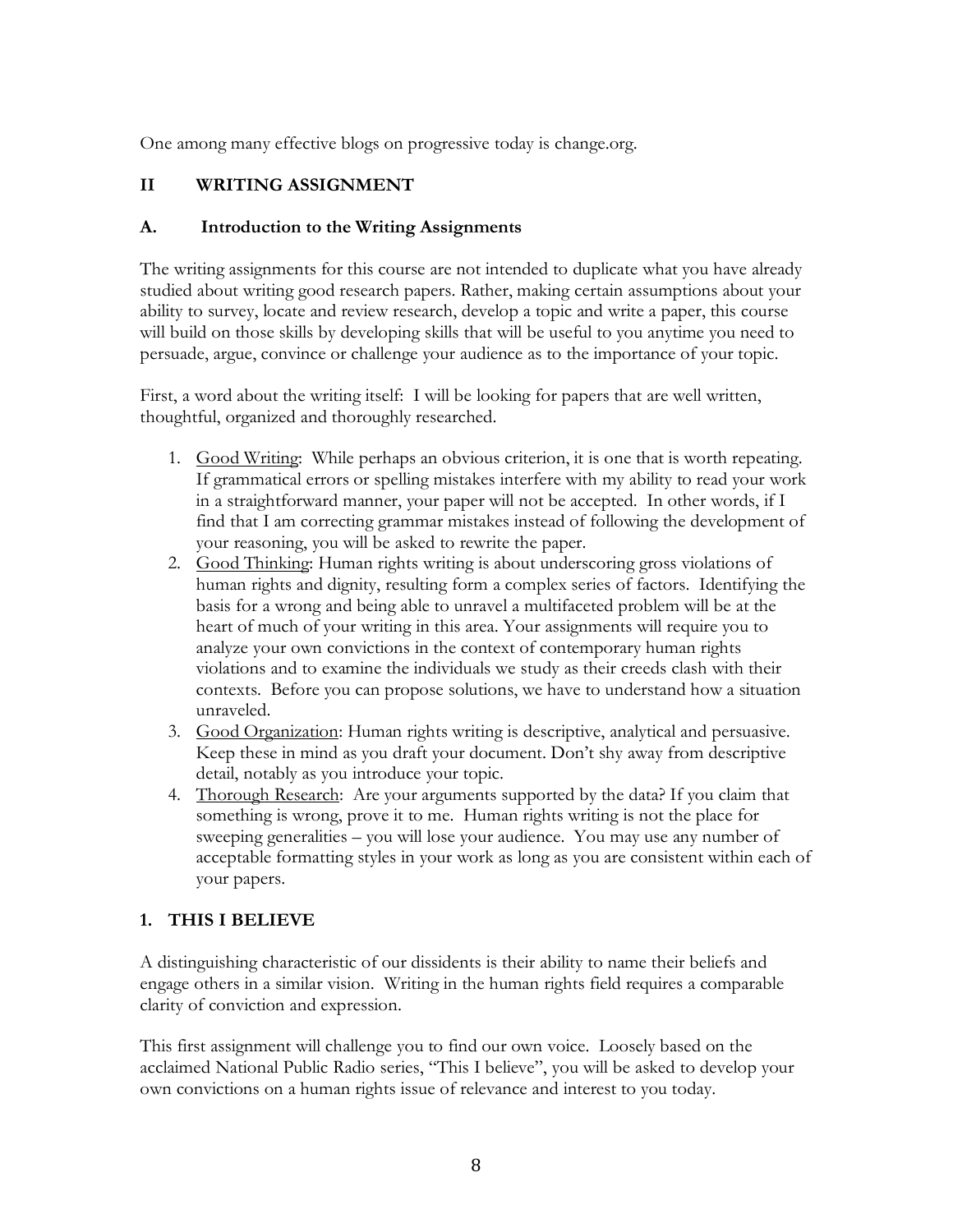The "This I Believe" website includes numerous examples of essays on a wide range of topics. It can be a helpful resource: [http://thisibelieve.org.](http://thisibelieve.org/)

The assignment: You will identify an area of human rights that moves you deeply. You will then write a 5-page paper on why this issue is important to you. I am not asking for a description, exposé or analysis of an issue. I am asking why you believe this issue is important enough that others should know more about it from your perspective.

The assignment is typically challenging for many reasons. Traditionally, academia discourages students from writing in the first person. Furthermore, writing in the first person makes public what we have previously held as personal. Our flawed reasoning can hide behind veiled silence and we are not subject to the scrutiny of others. Finally, a firstperson statement requires a public commitment, which in turns carries with it the idea of permanence.

The assignment is to write a paper to introduce the importance of a human rights issue. Your goal is not to educate your reader on every aspect of the issue. Your goal, rather, is to convince your reader to buy into the importance of this issue. The primary goal of this paper is to take it out of the cerebral (it is NOT a paper about the validity of a cause) and into the practical (the paper is about why YOU think the cause is important).

Why is this important? In order to get a policy maker, or a funder, or a power broker to be willing to consider your issue, you will need to make a compelling case for why they should care. They will care if they believe you do. The reader will need to understand why your issue is relevant and why it deserves to be included in a human rights agenda.

Examples of previous topics include the importance of education for all girls in developing countries; immigrants; rights; the imperative to combat child trafficking; the need for peaceful resolution of the Palestinian-Israeli conflict; ending censorship in China and US welfare reform.

#### Writing the paper:

The first step is to select your topic. Take a deep breath. Think about this week's news or last night's dinner conversation. What caught your attention, made you feel alive, want to "just do something"? Is there a memory from an overseas trip that just won't shake loose? A news story that compels you to drop everything and listen when it comes across your computer or television screen?

Start with what you know, and care about and then begin reading. Read journals, newspaper accounts, books that address the topic. And start putting your ideas on paper.

#### *The Introduction*.

Introduce your topic in way that makes it relevant to the reader. The introduction needs to be compelling and real. It needs to make the reader understand that, if your issue is not featured in the next State Department's Annual Human Rights Report,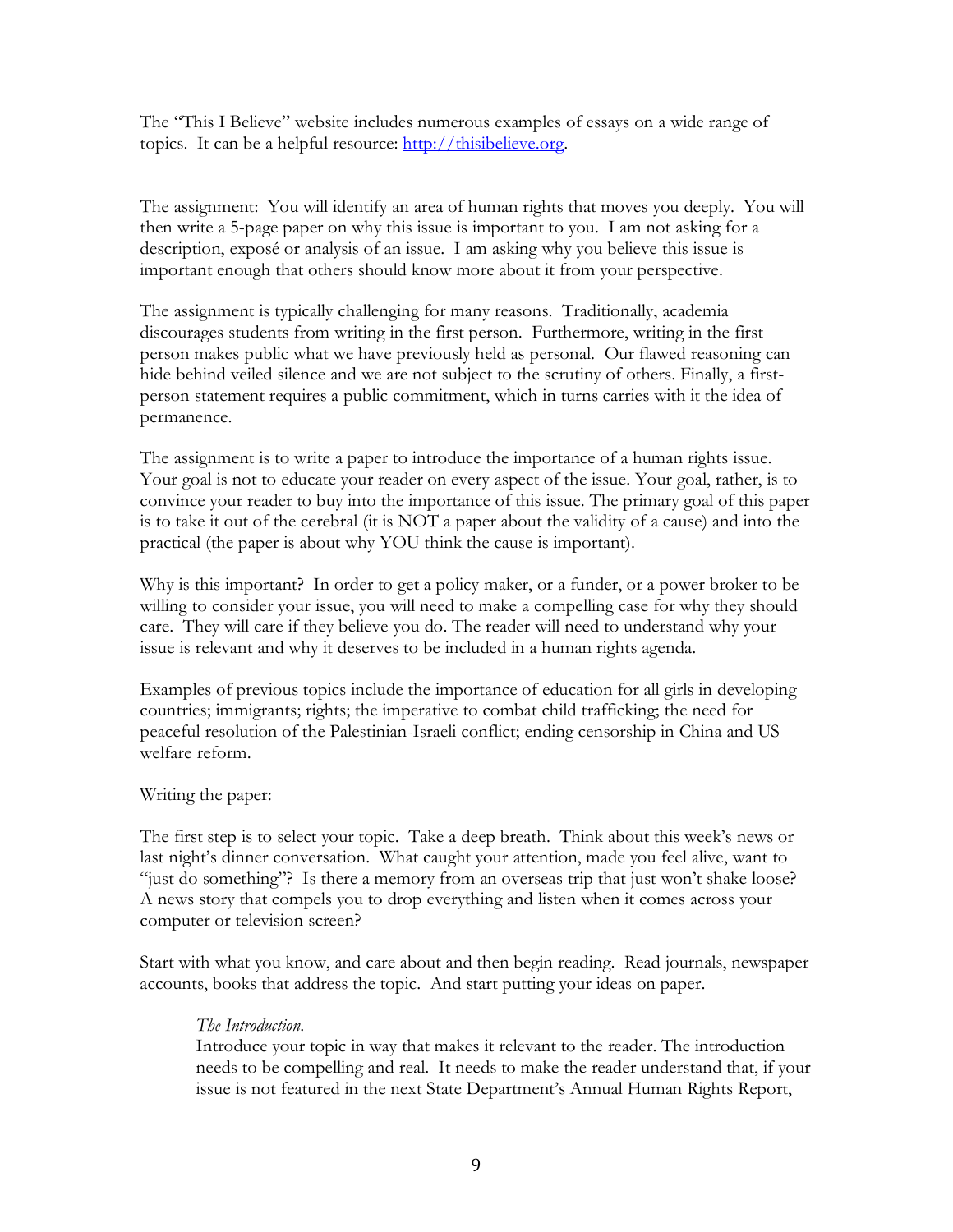something is indeed wrong with the world. Use illustrations from your experience or from the pages of contemporary news stories.

As an example, let us examine how Vaclav Havel begins his far-reaching essay, "The Power of the Powerless," in which he expresses his beliefs that dissent, grounded in a principle he calls "living in truth", is the only way to challenge the existing Communist regime.

" A specter is haunting Eastern Europe: the specter of what in the West is called "dissent." This specter has not appeared out of thin air. It is a natural and inevitable consequence of the present historical phase of the system it is haunting… Who are these so-called dissidents? Where does their point of view come from and what importance does it have?" (Havel 126).

In the past, student papers have been extremely creative. In a discussion on the importance of education for women in the developing world, a student began:

"We may not realize it when we stand still, but the earth rotates at a maximum velocity of more than 465 meters per second. For this reason, when space agencies send missiles into outer space, these are launched due east, allowing them to harness this rapid speed. The time has come for India, and indeed the developing world, to work with its natural rotation to harness its own enormous potential. When much of the female population is uneducated and illiterate, this immense innate potential is simply not being harnessed. In the same way that a space launch is held back when launched against the rotation of the Earth, India is held back from its optimum when many of its women remain inadequately educated. The time has come for India to fundamentally reorient the direction of its policy by elevating women's education as a national priority. If it is able to do this, not even the sky is the limit."

#### *The Body*:

In this section, you might want to consider some of the main factors in writing an argument. Following the introduction, you will:

a. Establish the credibility of your issue and situate your issue in the context of other global problems. Be specific. Use illustrations.

Let us revisit Vaclav Havel to see how he creates a context for his essay, "The Power of the Powerless." In the third section, in begins to introduce one of the most debilitating aspects of communism, which is the depersonalization of the individual.

"The manager of a fruit-and-vegetable shop places in his window, among the onions and carrots, the slogan, "Workers of the world, unite!" Is he genuinely enthusiastic about the idea of unity among the workers of the world? Is his enthusiasm so great that he feels an irrepressible impulse to acquaint the public with his ideals? Has he really given more than a moment thought to how such unification might occur and what it would mean?" (Havel 132)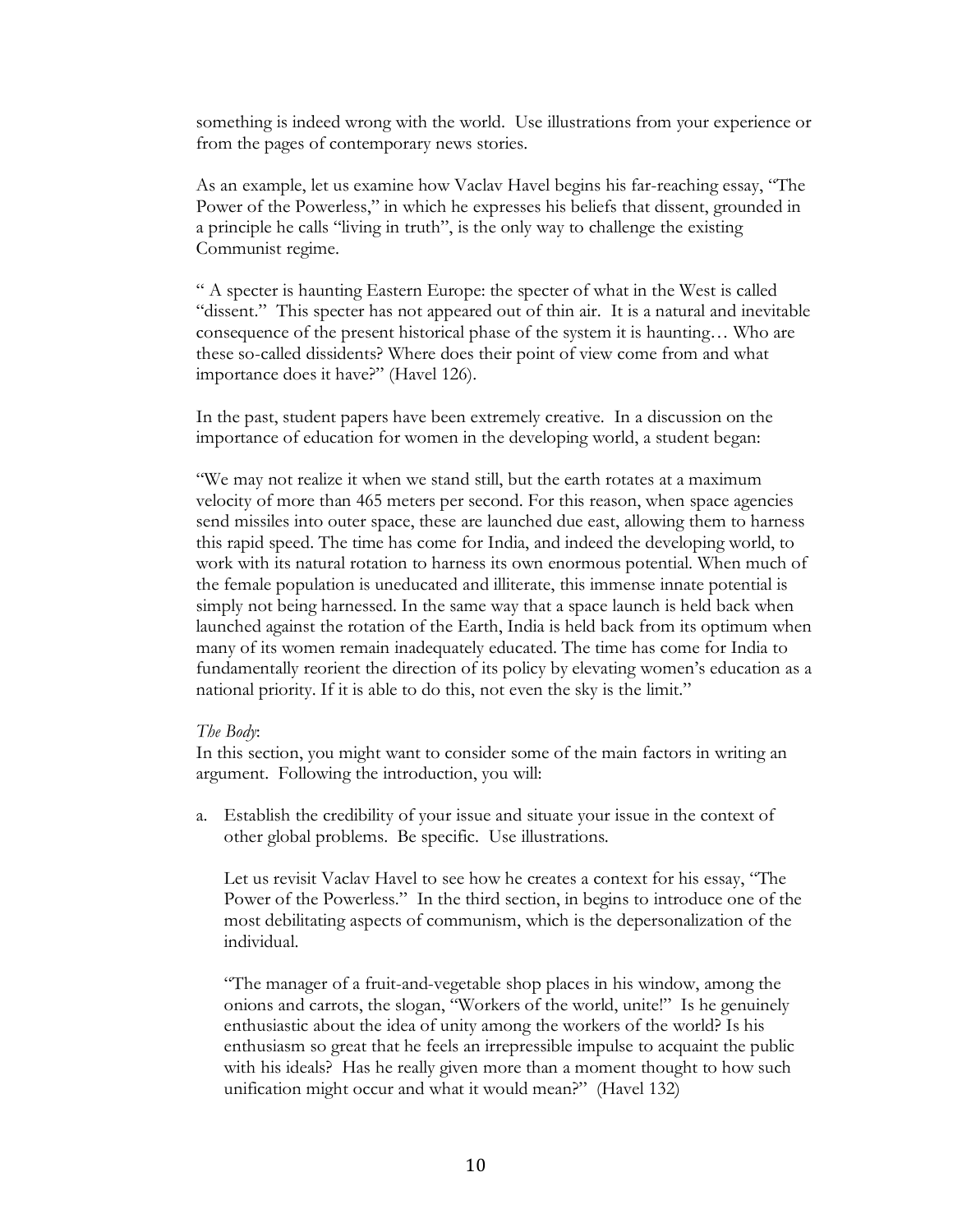The slogan was a familiar sign for Havel's audience. Throughout his essay, he revisits the greengrocer and, by positing a number of responses the greengrocer could make to this very ordinary sign, he draws the reader into the drama of the individual versus the state.

"Reading Lolita in Tehran," Azar Nafizi's beautifully written memoir, recounts the subversive power of reading American literature in the new Islamic Republic of Iran. For Nafisi, dissent is also characterized by a very normal reaction. In her case, she maintains her identity, and lives in her truth, by subversively teaching Western fiction on her own terms. To do so, she resigned from the University.

"Teaching in the Islamic Republic, like any other vocation, was subservient to politics and subject to arbitrary rules. Always, the joy of teaching was marred by diversions and considerations forced on us by the regime – how well could one teach when the main concern of university officials was not the quality of one's work but the color of one's lips, the subversive potential of a single strand of hair? Could one really concentrate on one's job when what preoccupied the faculty was how to excise the word *wine* from a Hemingway story, when they decided to teach Bronte because she appeared to condone adultery?" (Nafisi 11)

- b. Introduce any opposing viewpoints or challenges to your perspective. Vaclav Havel takes the time to explain the strengths of the communist system before he proceeds to dismantle its basic premises.
- c. Answer these challenges and present your viewpoint.

#### *The Conclusion:*

Conclude with a challenge to readers to consider the risks of not addressing your issue.

Consider this ending to an essay on the importance of increasing teachers' salaries:

"My mother's parents came to America in search of a more fulfilling life for their children. Starting kindergarten not knowing more than ten words of English, my mother will tell you it was not an American Dream that showed her the way to success, it was her teachers. It is for this reason that [my mother] has dedicated her life to being a teacher. What my mother has shown me is that her beliefs are not empty. It is education that will ultimately lead our country to a full realization of life, liberty, and the pursuit of happiness. It is teachers that will be our guiding light. This is what I believe."

Or another piece on education, this time on ensuring the education of immigrant children:

"The America we live in today is not consistent with our ideals as a nation. The America I believe in is a place where hard work is rewarded with opportunity. If America should continue to represent a beacon of freedom and hope, we must hold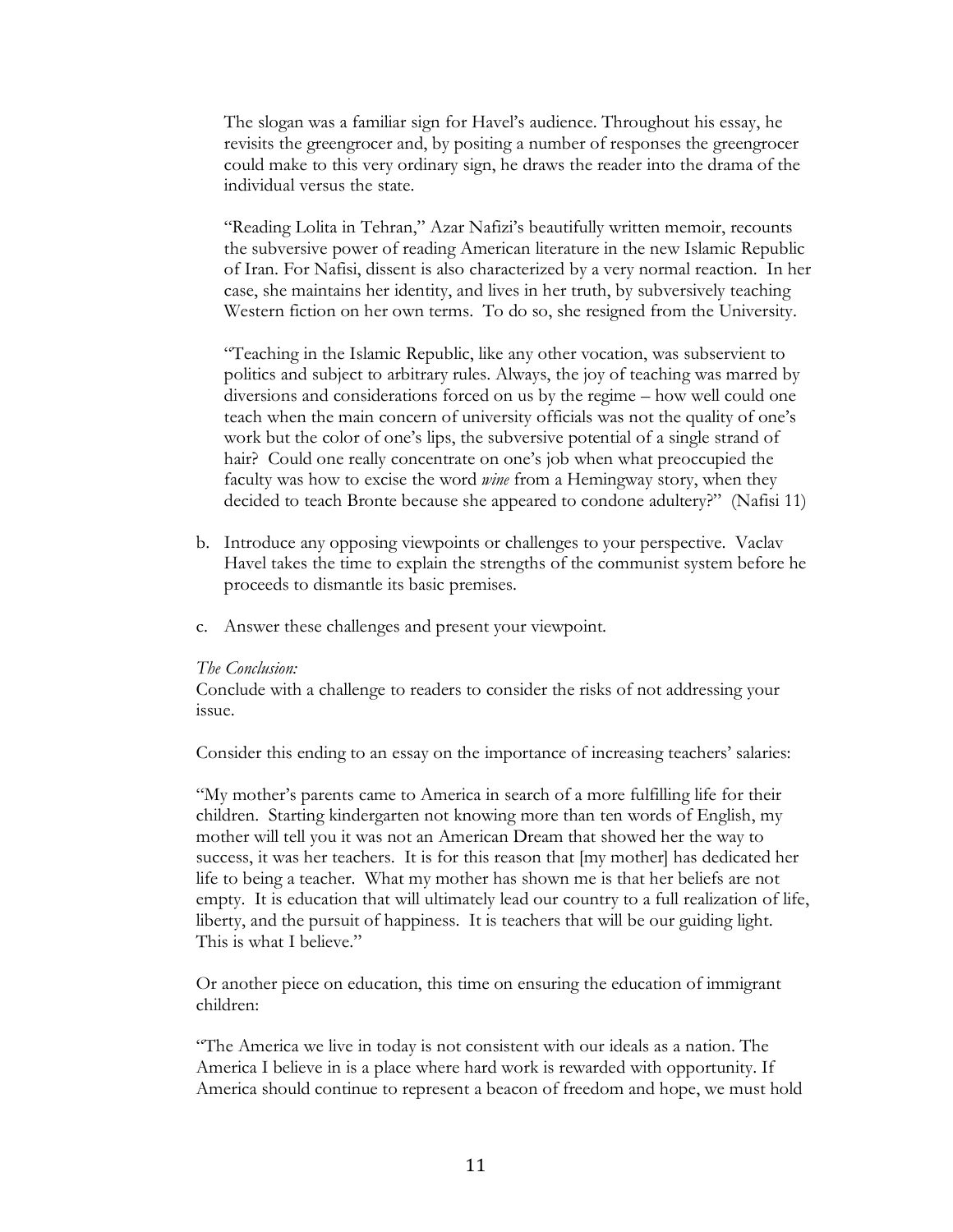true to our ideals and enable children of immigrants to aspire to bright futures. Pass the DREAM Act to keep the American Dream alive."

As you review your paper, keep in mind the following:

Name your issue, identify your beliefs, and define your strategies. Gandhi was able to name his doctrine of non-violence, explain why it was important, and develop a road map for India to achieve self-determination.

Use stories and descriptions to engage your reader. Remember Havel's greengrocer.

Do not be afraid of details. I have found that many students take comfort in sweeping generalities. I have found that generalities mask several weaknesses including a lack of real knowledge stemming form inadequate research. You will persuade your reader to the degree that you both move him to action and convince her that the problem is serious. You do not do this by saying that "millions of children every year die from malaria." How much more compelling to read, "Night falls slowly on the stilt village of Ganvié, located on the shores of Lake Nokoué, a stone's throw from Benin's capital city. But it is more than the darkness that announces the night. From the stagnant pools under the rotting timbers, the female mosquitoes get ready for their lethal nighttime wanderings. By morning, 50 children will have malaria. By the following week, one third of those children will have died. Not one of those children has a mosquito net."

By taking the time to learn where malaria is prevalent, to provide concrete numbers in one place, and describing the core of the problem, you have engaged the reader in this drama of needless death.

## **LIVES IN CONTEXT**

It seems as if I am ever writing reports. I am in good company. Every major human rights organization releases its findings to the world. Through these documents, advocacy groups educate, generate support, push political agendas and obtain funding. If a report is compelling enough, it will be picked up by the media, by a member of congress or even a celebrity. The issue then becomes a cause; hopefully, outrage will ensue.

A report is compelling, and subsequently successful, because it places human lives within the context of global realities: war, conflict, environmental and natural disasters and egregious manifestations of power. A good report shows us how human lives are affected by political decisions. We come away from such a reports with understanding and with a motivation to act. A successful report elicits a response. We understand how we can, as individuals, find our way through the mazes of politics and rhetoric to ultimately make a difference.

How to make such a report compelling, interesting, credible and readable is the goal of the next assignment. Your next paper will provide you with the opportunity to develop a framework for a compelling report.

1. Selecting a Topic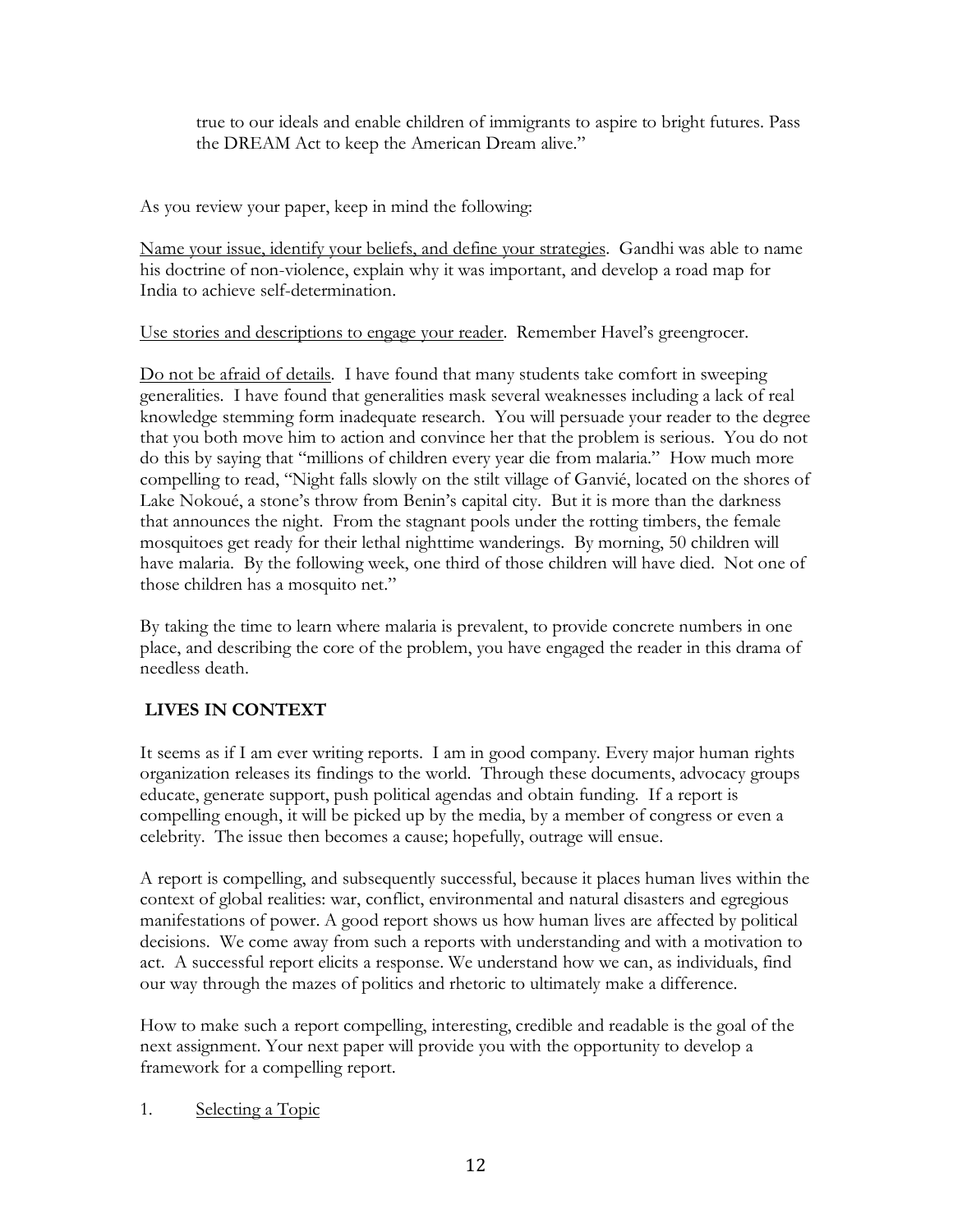You will have considerable latitude in choosing a topic for your term paper. You may focus on any of the individuals we have studied in class, or you may prefer to branch out. You may build upon your "This I Believe" essay, or your in-class presentation. The paper must include the following elements:

- A person or group of persons
- A belief system
- An oppressive political context
- A public challenge to the existing regime (dissent)

Topics from last year included the following:

- A comparison of the prison experiences of Natan Sharansky and Nelson Mandela
- A discussion of the role of students in dissident movements, looking notably at South Africa and Iran
- A comparison of Martin Luther King and Nelson Mandela
- The importance of international support in dissident movements
- The rise to prominence of Noble Laureate Sherin Ebadi

Once an idea begins to grab you, read everything you can about it. Explore your characters' motivations and passions; their triumphs and failures; and look at how their individual actions eventually turned into movements and challenged authorities. Some of the movements we study will have been successful; others are still very much works in progress. The critical point in your work is not the end result, but the process by which individuals interject themselves into political events. The assignment is asking you to engage in a process rather than document or analyze a result.

#### 2. Writing the Paper:

This paper will be written in multiple increments so that you will benefit from input and revision at every stage. Input will come from me and from your peers, as you will post abstracts, outlines and drafts on Blackboard to be reviewed. Some class time will be dedicated to discussing you assignments. These steps will include

- a. Formulating the idea: writing an abstract: Your abstract will be a short paragraph between 300-400 words. This will include the theme you will pursue in your paper and will identify the elements described above: What person or group of persons will you be writing about? What is their belief system? What is their context? How do they challenge oppression and what form does their dissent take?
- b. Developing an outline with a list of resources: An outline is to written work what a blue-print is to architecture. Without it, you might end up somewhere you did not intend and find that you are crumbling for lack of good foundation.